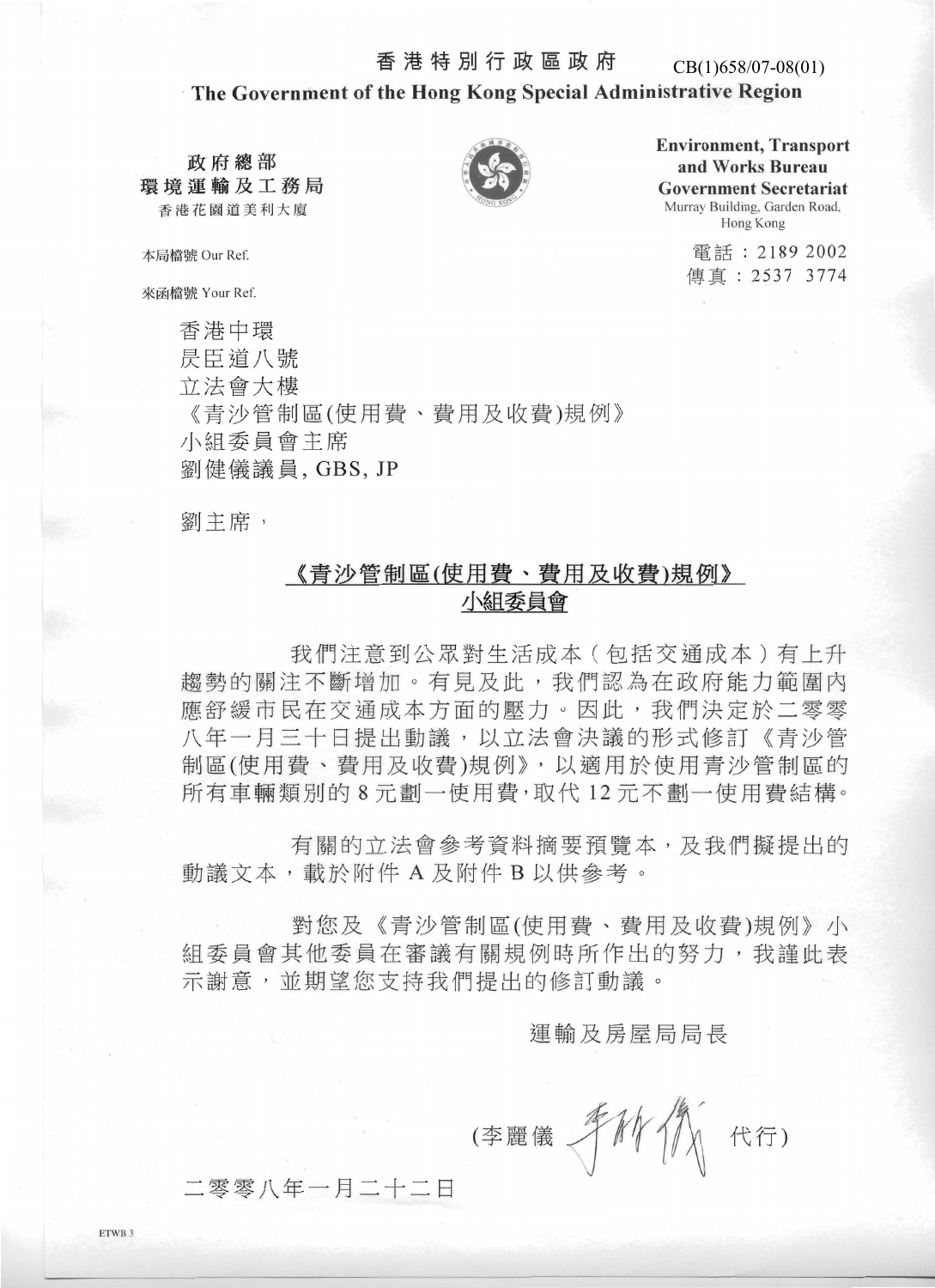#### 立法會參考資料摘要

### 《青沙管制區條例》 (第 594 章)

### 《青沙管制區**(**使用費、費用及收費**)**規例》

### 引言

 在二零零八年一月二十二日的會議上,行政會議建議, 行政長官指今採用青沙管制區經修訂的使用費 ( 載於附件 A ), 以 取代原來建議的使用費(載於附件 B)。

#### 背景

2. 八號幹線屬主要道路,貫通沙田與北大嶼山。八號幹線 連接青衣與北大嶼山的路段已於一九九七年通車,餘下的青衣至 沙田段現正施工。沙田至長沙灣段計劃於二零零八年三月通車, 南灣隧道以及位於青衣的高架道路定於二零零八年年底啟用,昂 船洲大橋則會於二零零九年年中通車。為確保交通管制及事故管 理的效率和成效,八號幹線青衣至沙田段會成為單一的管制區— 青沙管制區。一如青馬管制區的安排,青沙管制區的管理、營運 及維修工作會以公開競投的方式外判予營運者。與青馬管制區一 樣,青沙管制區的擁有權仍屬於政府。

3. 青沙管制區沙田至長沙灣段將會收費。在擬定建議在收 費段的向私家車收取 12 元的使用費(其他車輛的使用費則定於相 應水平)的時候,我們考慮了所有相關因素,包括用者自付的原 則、青沙管制區的樞紐位置及替代路綫的使用費、公眾的接受程 度及負擔能力以及交通目標(包括估計車輛流量)。二零零七年七 月九日,我們向立法會交通事務委員會講述有關使用費、費用及 收費的建議,委員當時沒有反對有關建議。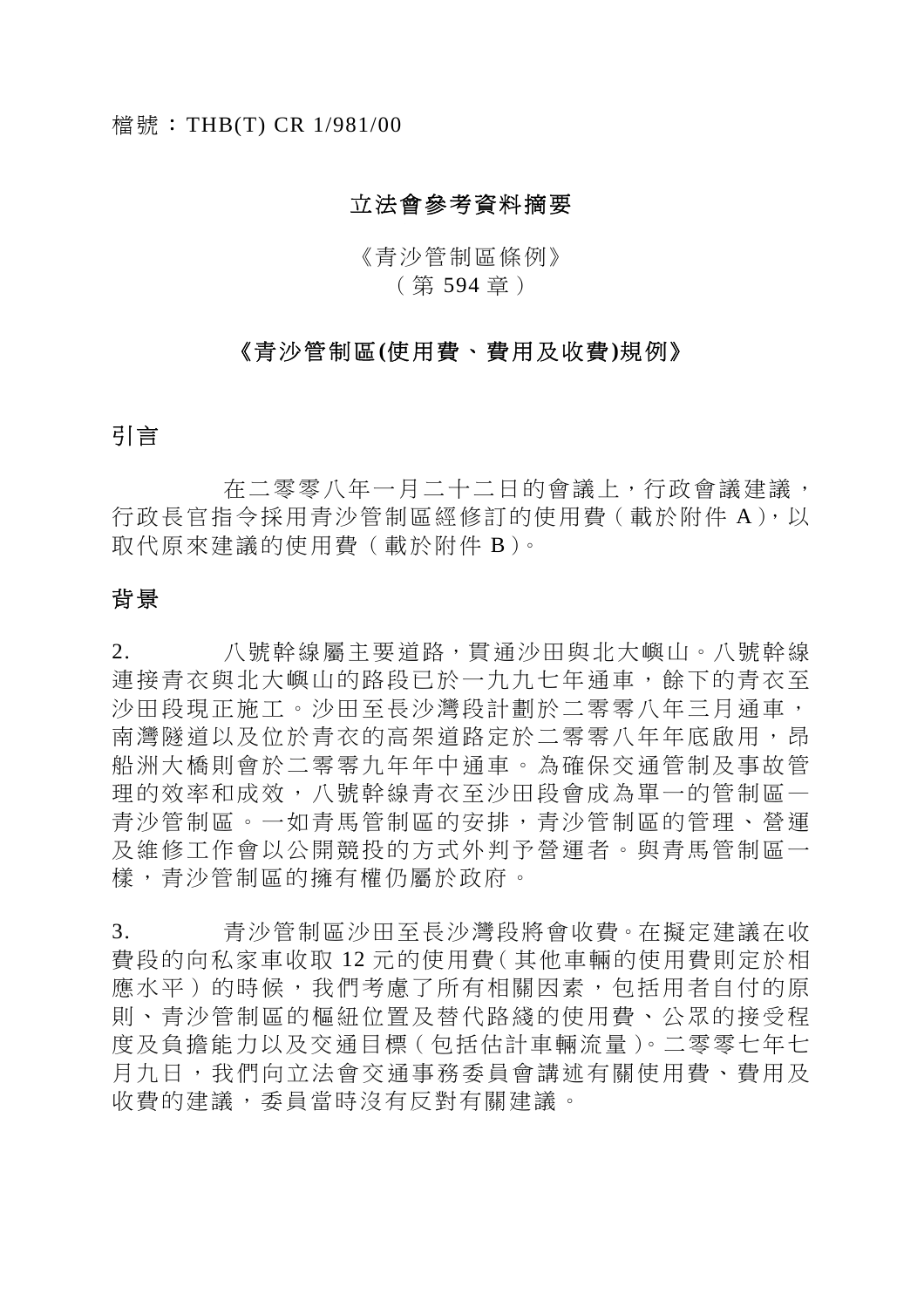4. 《青沙管制區(使用費、費用及收費)規例》(2007 年 第 237 號法律公告)(規例)由行政長官會同行政會議於二零零七年 十二月十一日訂立,並於二零零八年一月九日提交立法會。立法 會內務委員會成立了一個小組委員會研究有關規例,小組委員會 於二零零八年一月十一日舉行了一次會議。雖然委員們大致上支 持規例(包括使用費結構),但有一個意見認為 12 元的不劃一使 用費結構太高。

#### 理據

5. 我們注意到公眾對生活成本(包括交通成本)有上升趨 勢的關注不斷增加。社會對政府應在其能力範圍內幫助抑制增加 費用和收費的訴求越來越強烈。

6. 有見及此,我們建議將青沙管制區的使用費降低至所有 車輛類別劃一收取 8 元的水平。

#### 經修訂的使用費結構的影響

車輛流量

7. 建議的使用費水平會吸引更多車輛使用青沙管制區。但 是,我們預計為各條替代路線(包括獅子山隧道、大老山隧道、 城門隧道及大埔公路)帶來分流效應的影響則並不明顯。

公眾的接受程度與負擔能力

8. 我們相信以獅子山隧道( 而不是原來建議的大老山隧 道)的使用費結構作為參考,經修訂的 8 元的劃一使用費結構能 更好地切合立法會及公眾對交通成本不斷增加的關注。

使用費收入

9. 在收費路段通車後,經修訂的 8 元劃一使用費結構於二 零零八/零九年度從使用費所得收入估計約為 7800 萬元,而原來 建議的 12 元不劃一使用費結構的收入則約為 1.21 億元。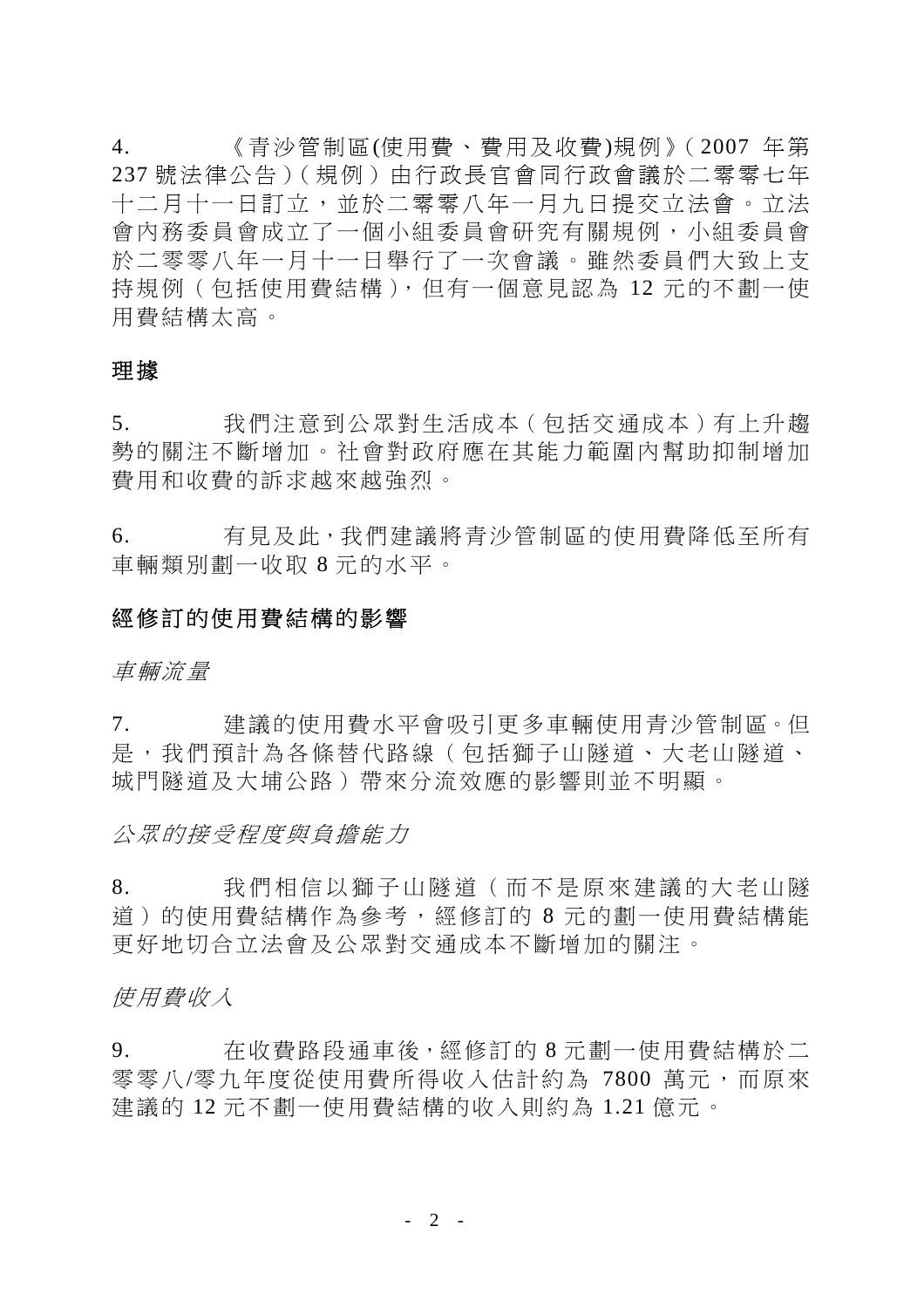用者自付原則

10. 政府的既定政策是,政府設施的收費,一般應設於足以 收回提供有關設施的成本,包括所涉及的資本成本<sup>1</sup> 。按照原來的 12 元不劃一使用費結構,估計青沙管制區通車後,最初十年固定 資產平均淨值的平均回報率為-1.5%,最初 20 年達-0.2%,通車後 56 年會達到目標回報率。有關的回本期估計為 34 年。按照建議 的經修訂的 8 元劃一使用費結構,最初十年固定資產平均淨值的 平均回報率為-2.8%,最初 20年達-2.4%,通車後 80年會達到目 標回報率<sup>2</sup> 。有關的回本期估計為 53 年。

11. 我們注意到劃一使用費結 構不能全面反映用者自付的 原則,因為該原則顧及不同類型的車輛在不同程度上佔用的路面 空間以及對路面造成的耗損。

#### 時間表

12. 政府將於二零零八年一月三十日動議一個議案,以立法 會決議的形式修訂規例的附表一,從而以經修訂的 8 元劃一使用 費取代 12 元不劃一使用費結構,向所有使用青沙管制區的車輛類 別收取。

#### 宣傳安排

 $\overline{a}$ 

13. 我們會於二零零八年一月 二十二日發出新聞稿及安排 發言人處理傳媒的查詢。我們並會於二零零八年一月二十三日或 之前向立法會秘書處作出預告,政府將會在二零零八年一月三十 日的立法會會議上動議修訂規例。

<sup>1</sup> 目前,我們用固定資產平均凈值作為政府所投入的資本。以固定資產 平均淨值回報率表達,政府收費道路(包括青沙管制區)的資本成本 現為 8.4%(政府招致的資本成本為固定資產平均淨值)。

<sup>2</sup> 假設原來建議內採用的通脹率維持不變。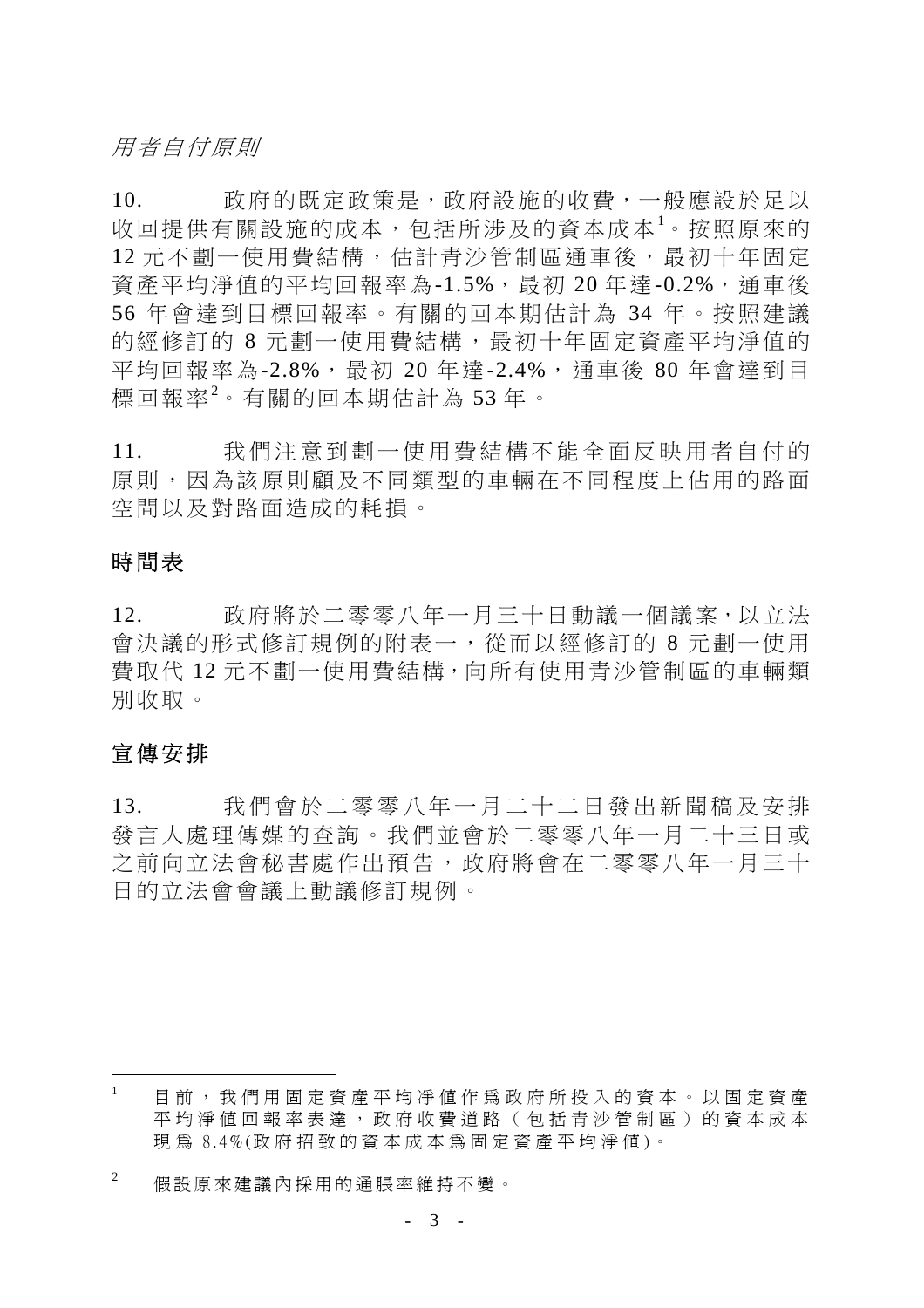## 查詢

14. 如對本參考資料摘要有任何查詢,請致電 2189 2182 與 運輸及房屋局首席助理秘書長羅淑佩女士聯絡。

運輸及房屋局

二零零八年一月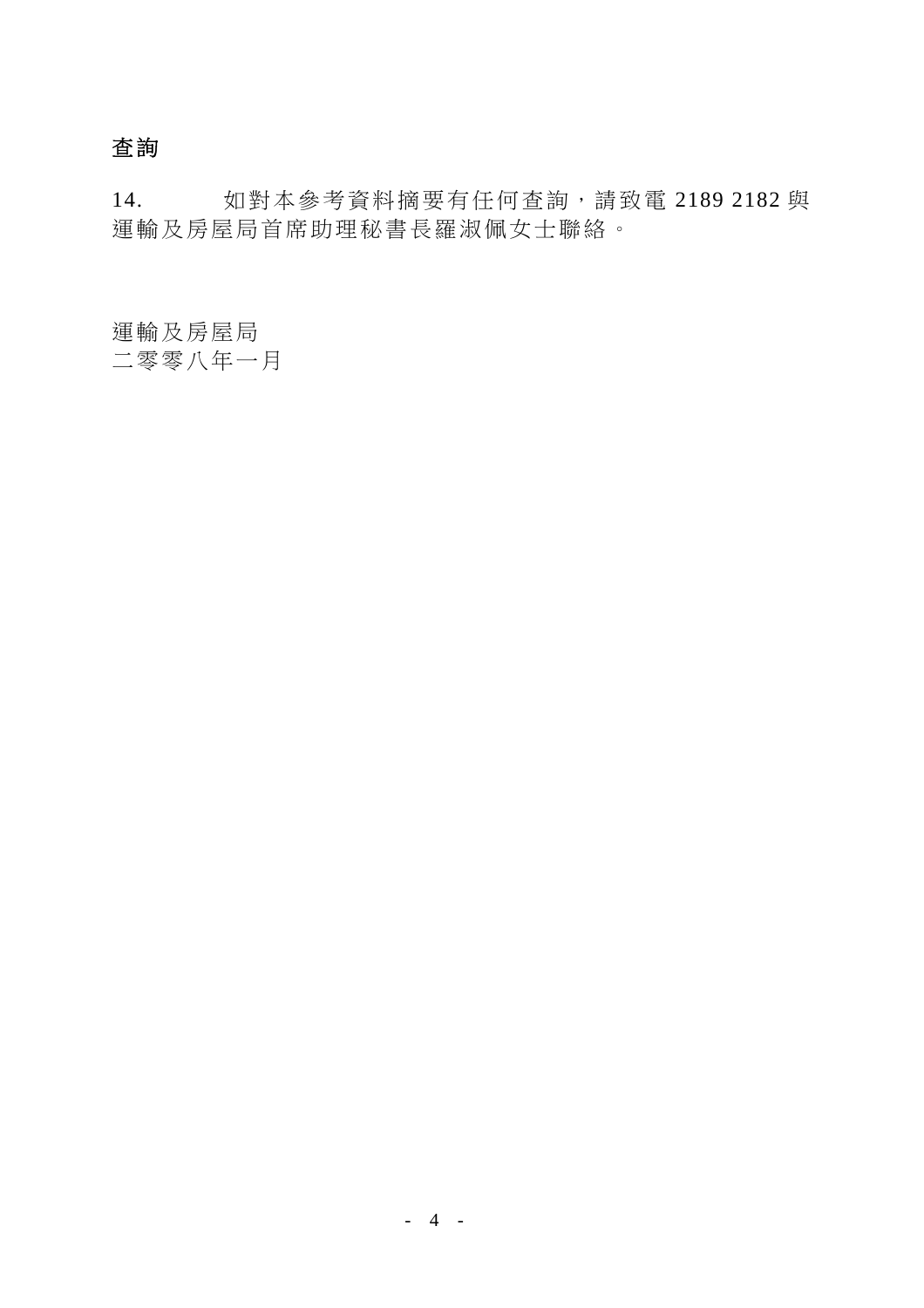### 建議列明於《青沙管制區 **(**使用費、費用及收費 **)**規例》 附表一內的經修訂的 **8** 元劃一使用費結構

| 分類  | 車輛類別                                                             | 須繳付的使用費<br>或使用費的描述 |
|-----|------------------------------------------------------------------|--------------------|
| 1.  | (a)<br>電單車<br>(b)<br>機動三輪車                                       | \$8<br>\$8         |
| 2.  | 私家車<br>(a)<br>$(b)$ 電動客車<br>(c)<br>的士                            | \$8<br>\$8<br>\$8  |
| 3.  | $(a)$ 公共小巴<br>$(b)$ 私家小巴                                         | \$8<br>\$8         |
| 4.  | 輕型貨車<br>(a)<br>(b) 許可車輛總重不超逾 5.5 公噸<br>的特別用途車輛                   | \$8<br>\$8         |
| 5.  | $(a)$ 中型貨車<br>(b) 許可車輛總重超逾 5.5 公噸但<br>不超逾24公噸的特別用途車輛<br>(掛接車輛除外) | \$8<br>\$8         |
| 6.  | $(a)$ 重型貨車<br>(b) 許可車輛總重超逾 24公噸的特<br>別用途車輛(掛接車輛除外)               | \$8<br>\$8         |
| 7.  | (a) 公共巴士(單層)<br>(b) 私家巴士(單層)                                     | \$8<br>\$8         |
| 8.  | 公共巴士(雙層)<br>(a)<br>私家巴士(雙層)<br>(b)                               | \$8<br>\$8         |
| 9.  | 掛接車輛                                                             | \$8                |
| 10. | 拖曳另一車輛的車輛                                                        | \$16               |
| 11. | 拖曳一輛拖車的車輛(掛接車輛除<br>外)                                            | \$16               |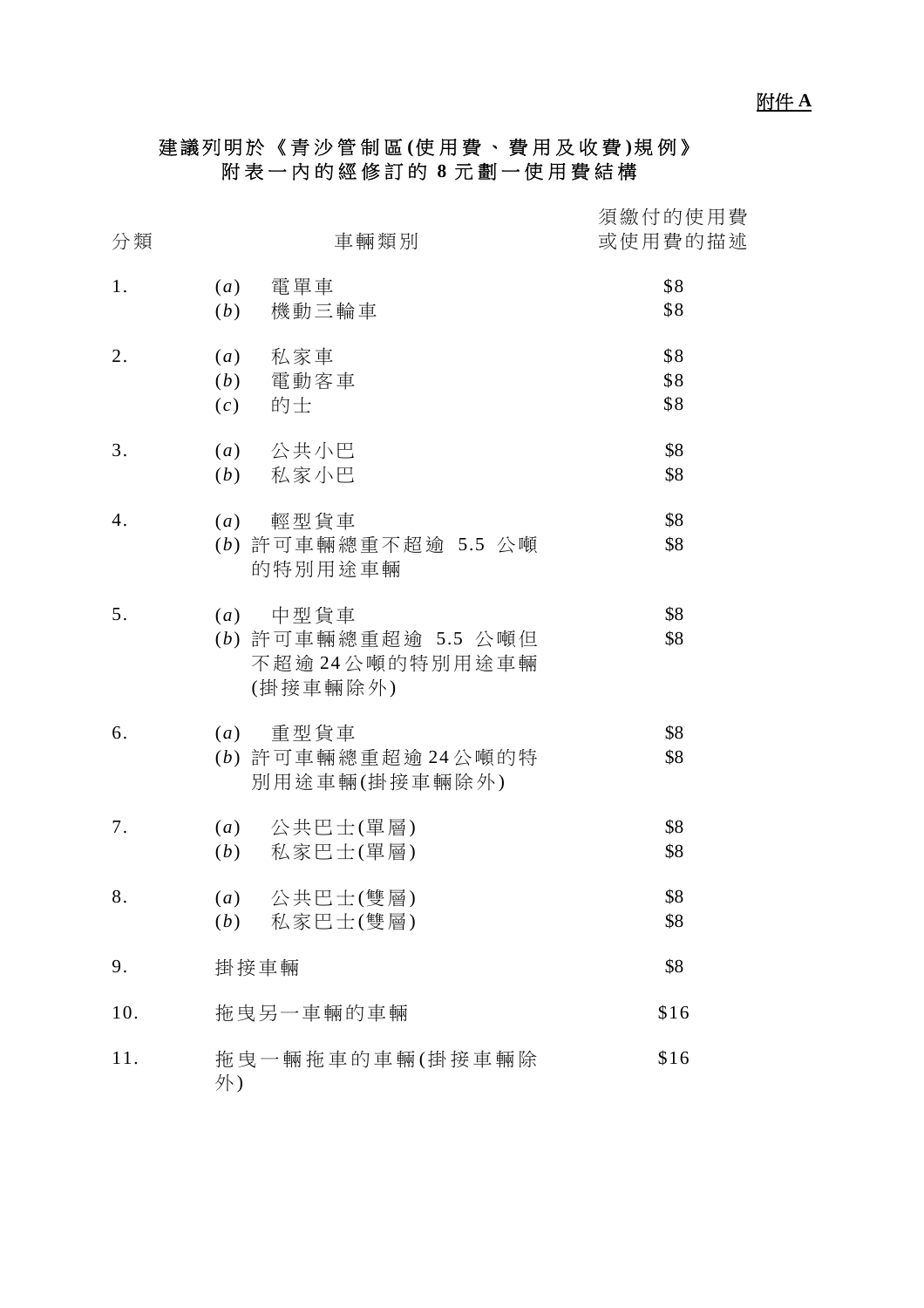# 附 件 **B**

### 列明於《青沙管制區 **(**使用費、費用及收費 **)**規例》附表一 內的原來建議的 **12** 元不劃一使用費結構

| 分類  | 車輛類別                                                             | 須繳付的使用費<br>或使用費的描述               |
|-----|------------------------------------------------------------------|----------------------------------|
| 1.  | 電單車<br>(a)<br>機動三輪車<br>(b)                                       | \$10<br>\$10                     |
| 2.  | 私家車<br>(a)<br>電動客車<br>(b)<br>的士<br>(c)                           | \$12<br>\$12<br>\$12             |
| 3.  | $(a)$ 公共小巴<br>私家小巴<br>(b)                                        | \$18<br>\$18                     |
| 4.  | $(a)$ 輕型貨車<br>(b) 許可車輛總重不超逾 5.5 公噸<br>的特別用途車輛                    | \$12<br>\$12                     |
| 5.  | $(a)$ 中型貨車<br>(b) 許可車輛總重超逾 5.5 公噸但<br>不超逾24公噸的特別用途車輛<br>(掛接車輛除外) | \$18<br>\$18                     |
| 6.  | $(a)$ 重型貨車<br>(b) 許可車輛總重超逾 24公噸的特<br>別用途車輛(掛接車輛除外)               | \$24<br>\$24                     |
| 7.  | $(a)$ 公共巴士(單層)<br>私家巴士(單層)<br>(b)                                | \$24<br>\$24                     |
| 8.  | 公共巴士(雙層)<br>$\left( a\right)$<br>(b) 私家巴士(雙層)                    | \$30<br>\$30                     |
| 9.  | 掛接車輛                                                             | \$24                             |
| 10. | 拖曳另一車輛的車輛                                                        | 適用於所涉及的 2 輛<br>車輛的使用費的總和         |
| 11. | 拖曳一輛拖車的車輛(掛接車輛除<br>外)                                            | 適用於該車輛的使用<br>費,以及就該輛拖車<br>另加\$12 |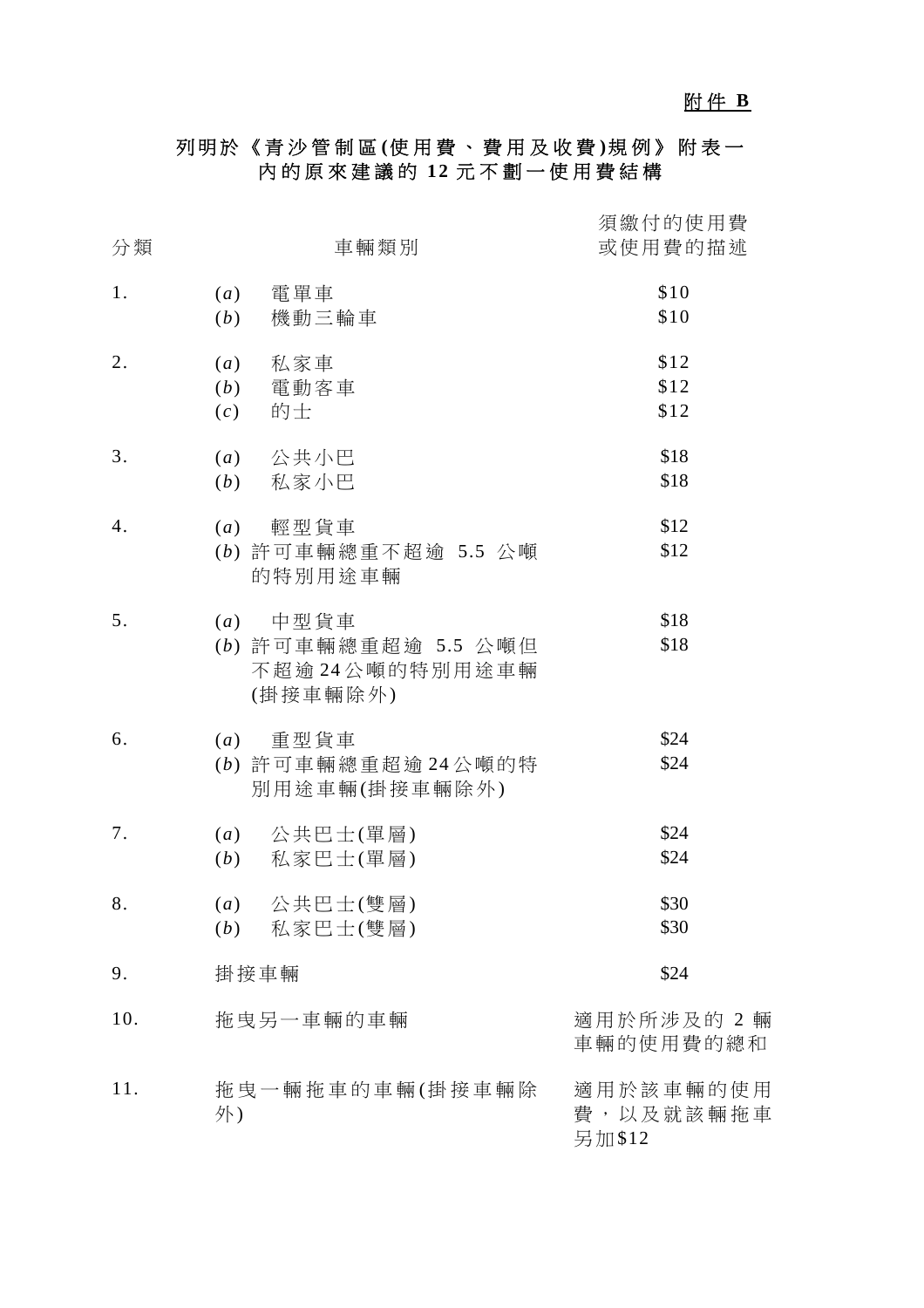### INTERPRETATION AND GENERAL CLAUSES **ORDINANCE**

### **RESOLUTION OF THE LEGISLATIVE COUNCIL**

### TSING SHA CONTROL AREA (TOLLS, FEES AND CHARGES) REGULATION

Resolution made and passed by the Legislative Council under section 34(2) of the Interpretation and General Clauses Ordinance (Cap. 1) on 30 January 2008.

- RESOLVED that the Tsing Sha Control Area (Tolls, Fees and Charges) Regulation, published in the Gazette as Legal Notice No. 237 of 2007 and laid on the table of the Legislative Council on 9 January 2008, be amended  $-$ 
	- (*a*) in section 4(3), in the English text, by repealing "demand of him" and substituting "demand on him";
	- (*b*) by repealing Schedule 1 and substituting –

$$
"SCHEDULE 1 [s. 3]
$$

#### TOLLS

| Category |     | Description of vehicles                   | Toll or<br>description<br>of tolls<br>payable |
|----------|-----|-------------------------------------------|-----------------------------------------------|
| 1.       | (a) | Motor cycle                               | \$8                                           |
|          | (b) | Motor tricycle                            | \$8                                           |
| 2.       | (a) | Private car                               | \$8                                           |
|          | (b) | Electrically powered<br>passenger vehicle | \$8                                           |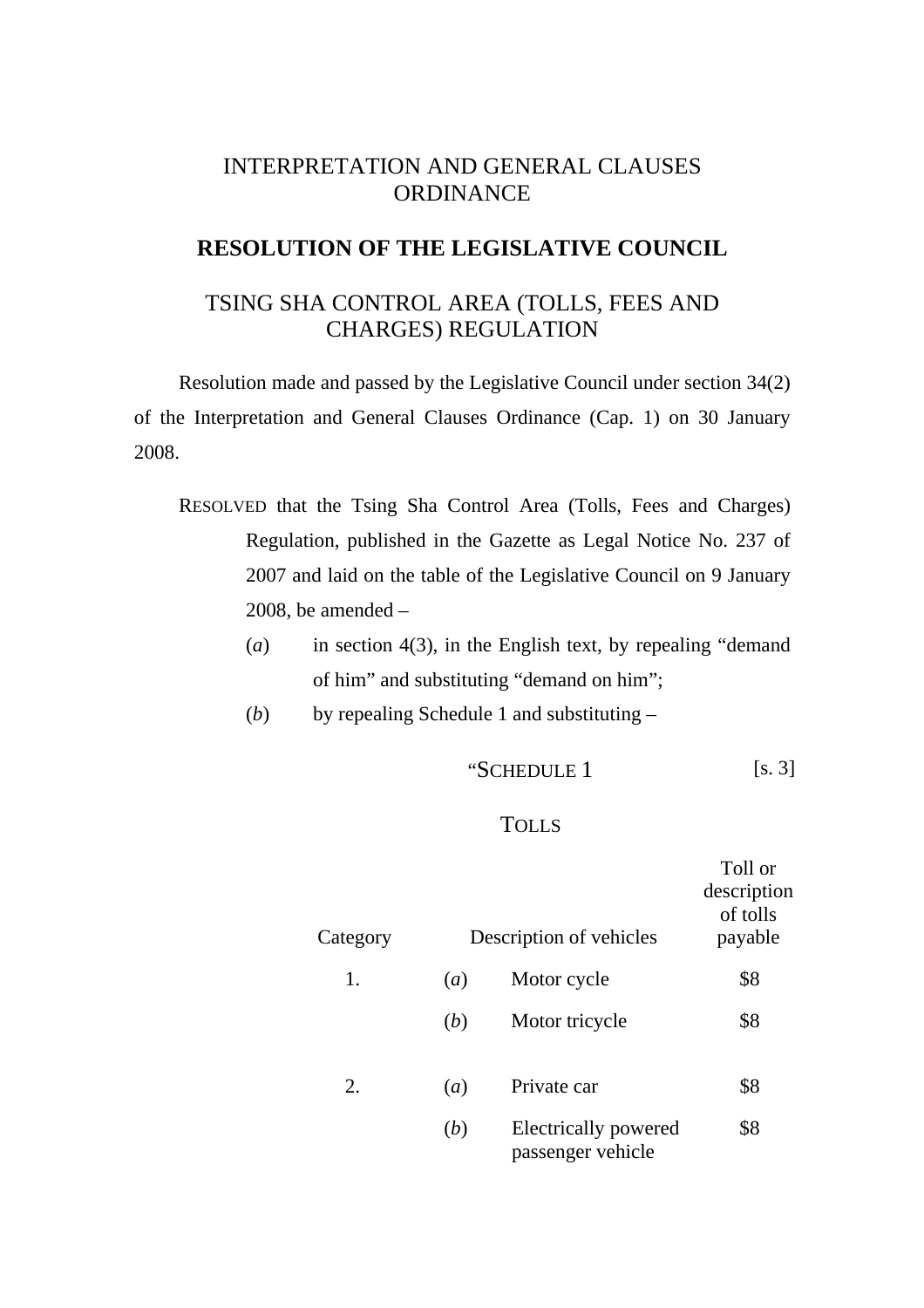|    | (c)              | Taxi                                                                                                                                                  | \$8 |
|----|------------------|-------------------------------------------------------------------------------------------------------------------------------------------------------|-----|
| 3. | (a)              | Public light bus                                                                                                                                      | \$8 |
|    | ( <i>b</i> )     | Private light bus                                                                                                                                     | \$8 |
| 4. | $\left(a\right)$ | Light goods vehicle                                                                                                                                   | \$8 |
|    | ( <i>b</i> )     | Special purpose<br>vehicle of a<br>permitted gross<br>vehicle weight not<br>exceeding 5.5 t                                                           | \$8 |
| 5. | (a)              | Medium goods<br>vehicle                                                                                                                               | \$8 |
|    | ( <i>b</i> )     | Special purpose<br>vehicle (other than<br>articulated vehicle)<br>of a permitted gross<br>vehicle weight<br>exceeding 5.5 t but<br>not exceeding 24 t | \$8 |
| 6. | (a)              | Heavy goods vehicle                                                                                                                                   | \$8 |
|    | ( <i>b</i> )     | Special purpose<br>vehicle (other than<br>articulated vehicle)<br>of a permitted gross<br>vehicle weight<br>exceeding 24 t                            | \$8 |
| 7. | (a)              | Public bus (single-<br>decked)                                                                                                                        | \$8 |
|    | ( <i>b</i> )     | Private bus (single-<br>decked)                                                                                                                       | \$8 |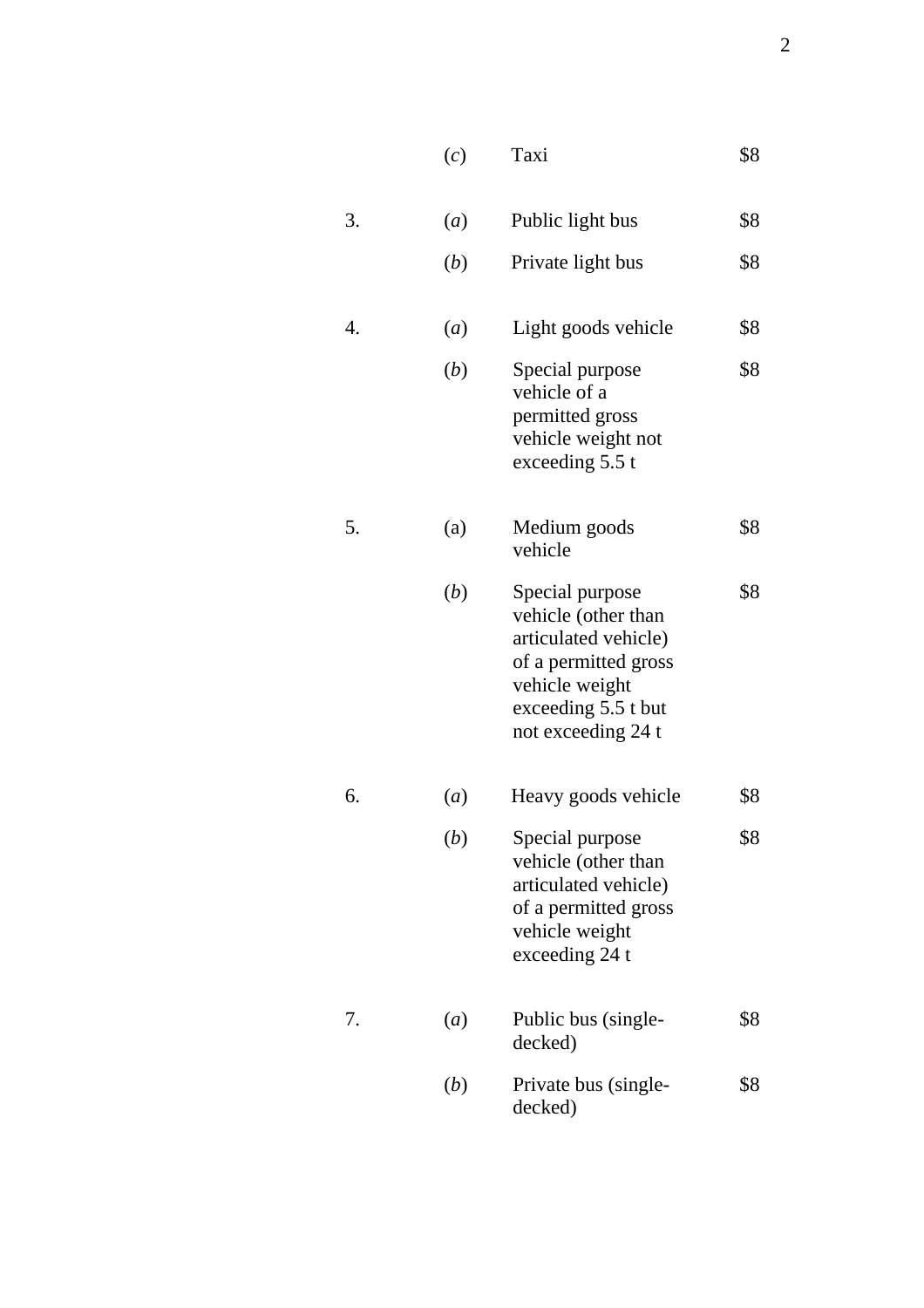| 8.  | Public bus (double-<br>(a)<br>decked)                           | \$8      |
|-----|-----------------------------------------------------------------|----------|
|     | (b)<br>Private bus (double-<br>decked)                          | \$8      |
| 9.  | Articulated vehicle                                             | \$8      |
| 10. | Vehicle towing another<br>vehicle                               | \$16     |
| 11. | Vehicle (other than<br>articulated vehicle) towing a<br>trailer | $$16$ ". |

Clerk to the Legislative Council

January 2008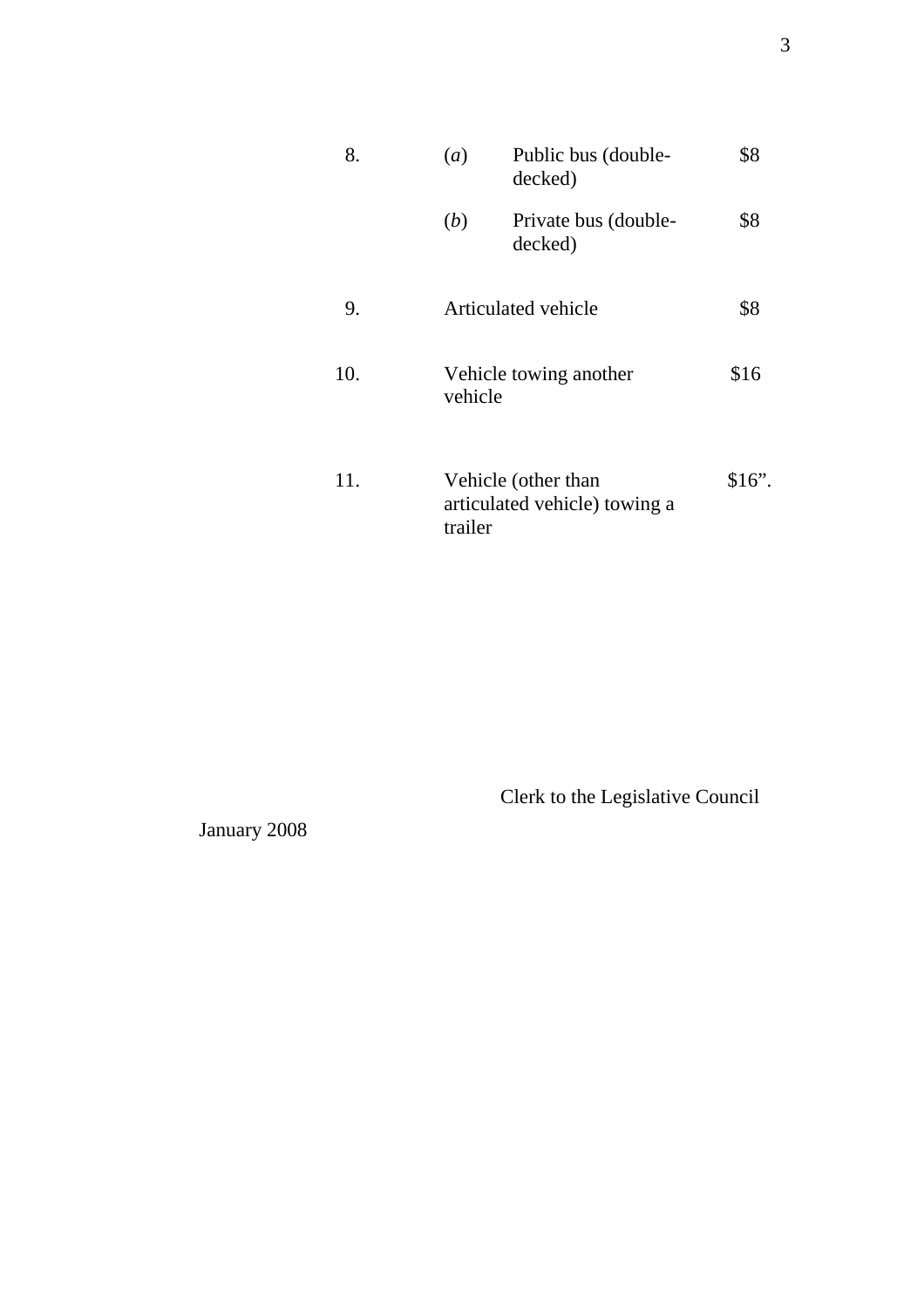### INTERPRETATION AND GENERAL CLAUSES ORDINANCE

### **RESOLUTION**

(Under section 34(2) of the Interpretation and General Clauses Ordinance (Cap. 1))

## TSING SHA CONTROL AREA (TOLLS, FEES AND CHARGES) REGULATION

RESOLVED that the Tsing Sha Control Area (Tolls, Fees and Charges) Regulation, published in the Gazette as Legal Notice No. 237 of 2007 and laid on the table of the Legislative Council on 9 January 2008, be amended  $-$ 

- (*a*) in section 4(3), in the English text, by repealing "demand of him" and substituting "demand on him";
- (*b*) by repealing Schedule 1 and substituting –

$$
"SCHEDULE 1 [s. 3]
$$

#### TOLLS

|          |                         | Toll or     |
|----------|-------------------------|-------------|
|          |                         | description |
|          |                         | of tolls    |
| Category | Description of vehicles | payable     |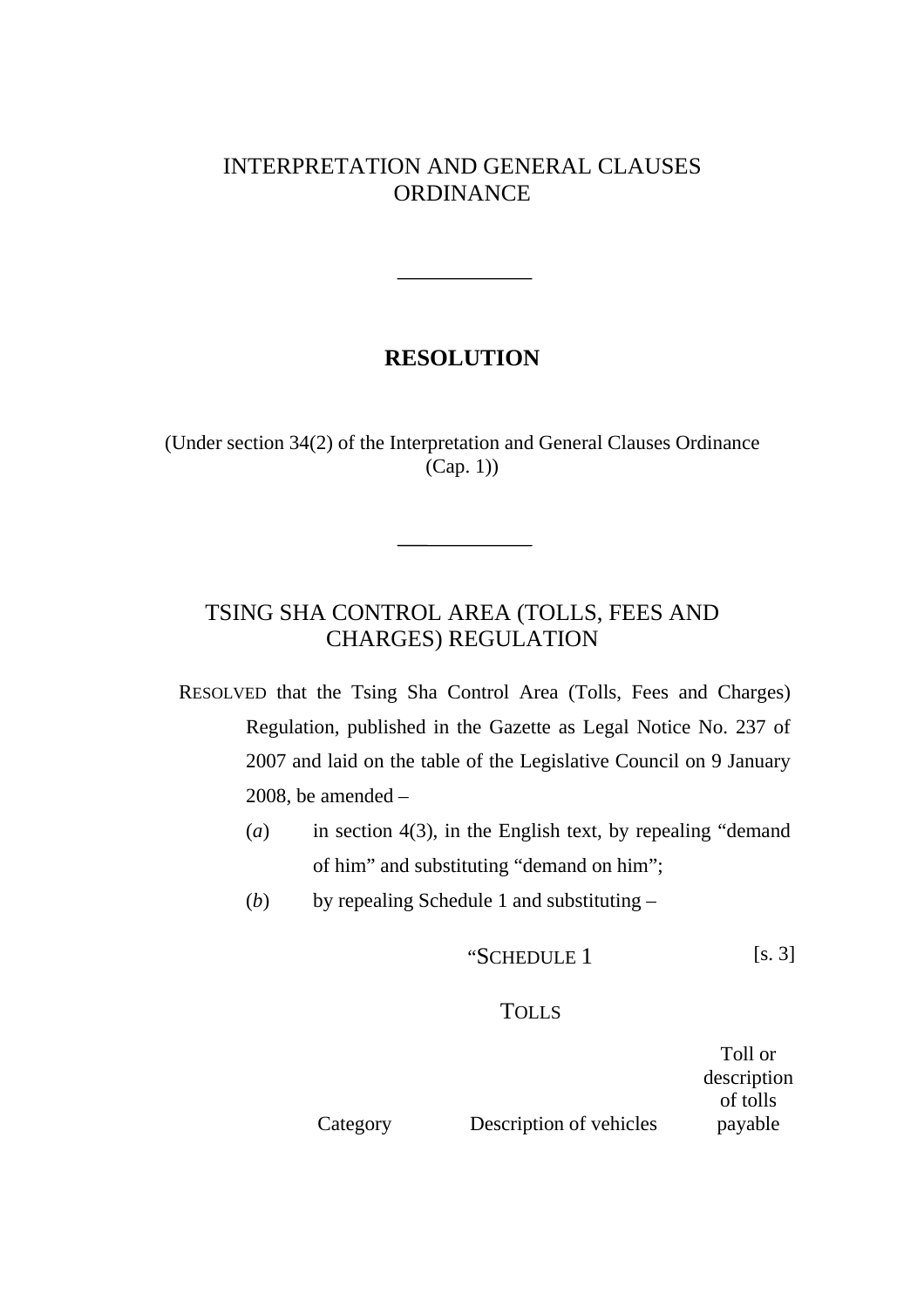| 1. | (a)              | Motor cycle                                                                                                                                           | \$8 |
|----|------------------|-------------------------------------------------------------------------------------------------------------------------------------------------------|-----|
|    | (b)              | Motor tricycle                                                                                                                                        | \$8 |
| 2. | (a)              | Private car                                                                                                                                           | \$8 |
|    | ( <i>b</i> )     | Electrically powered<br>passenger vehicle                                                                                                             | \$8 |
|    | (c)              | Taxi                                                                                                                                                  | \$8 |
| 3. | (a)              | Public light bus                                                                                                                                      | \$8 |
|    | ( <i>b</i> )     | Private light bus                                                                                                                                     | \$8 |
| 4. | (a)              | Light goods vehicle                                                                                                                                   | \$8 |
|    | ( <i>b</i> )     | Special purpose<br>vehicle of a<br>permitted gross<br>vehicle weight not<br>exceeding 5.5 t                                                           | \$8 |
| 5. | (a)              | Medium goods<br>vehicle                                                                                                                               | \$8 |
|    | ( <i>b</i> )     | Special purpose<br>vehicle (other than<br>articulated vehicle)<br>of a permitted gross<br>vehicle weight<br>exceeding 5.5 t but<br>not exceeding 24 t | \$8 |
| 6. | $\left(a\right)$ | Heavy goods vehicle                                                                                                                                   | \$8 |
|    | ( <i>b</i> )     | Special purpose<br>vehicle (other than<br>articulated vehicle)<br>of a permitted gross<br>vehicle weight                                              | \$8 |